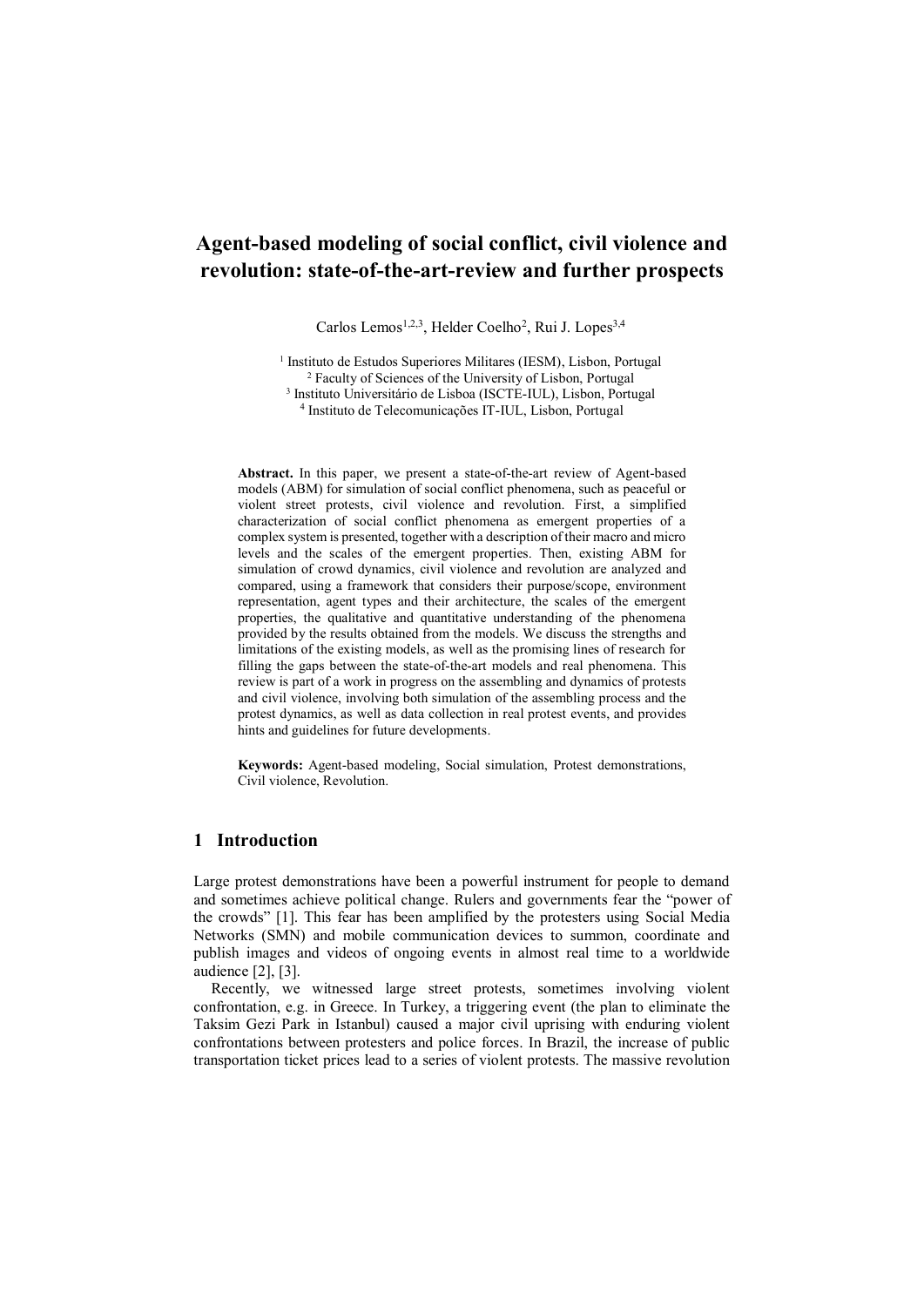movement known as the "Arab Spring" already caused many deaths in violent confrontations between protesters and the police and military forces and lead to the fall of regimes in Tunisia, Libya and Egypt. Syria is currently in a state of civil war. Widespread access to Information and Communication Technologies (ICT), SMN and smartphones dramatically changed the dynamics of social conflict phenomena [2], [4]. The importance of understanding and if possible predicting and eventually controlling the trends in the number, variety and intensity of these phenomena cannot be overemphasized.

Social conflict phenomena are extremely heterogeneous and varied. Figure 1 shows an attempt to classify social conflict phenomena using intensity as a criterion and showing the scientific disciplines in which they are mainly studied. It should be mentioned that not only the conflict manifestations but also the overlaps and types of approaches shown in Figure 1. For instance, protests in the low end of the "intensity spectrum" can be carefully organized. However, the assembling in many of these events involve many individuals linked by networks, which after joining the protest display complex collective behavior in the spread of a variety of actions (waving, shouting, or even violent confrontation) which can be considered emergent properties resulting from general interaction rules. Thus, the problem can be studied using ABM and the tools from complex systems studies.



**Fig. 1.** Classification of Social Conflict phenomena based on their intensity (or level of violence) and the disciplines in which they are traditionally studied. Transitions between different manifestations of conflict phenomena are represented by gray rectangles.

Following the introduction of social simulation in the study of a wide range of topics such as opinion dynamics [5], the formation of culture [6] and segregation [7], several ABM were proposed for the simulation of civil violence [8], [9], confrontation between two rival groups [10], riots [11] and combat [12]. A review of formal approaches to the simulation of social conflict can be found in [13].

In this work, we present a state-of-the-art (SOA) review of ABM for the simulation of social conflict phenomena which we found the most useful in the context of an ongoing work on ABM of protest demonstrations and the conditions in which these can turn into violent confrontation. The remainder of this paper is organized as follows. In Section two, we present the theoretical framework for analyzing, comparing and discussing the models. This consists of: *i*) a conceptual characterization of protest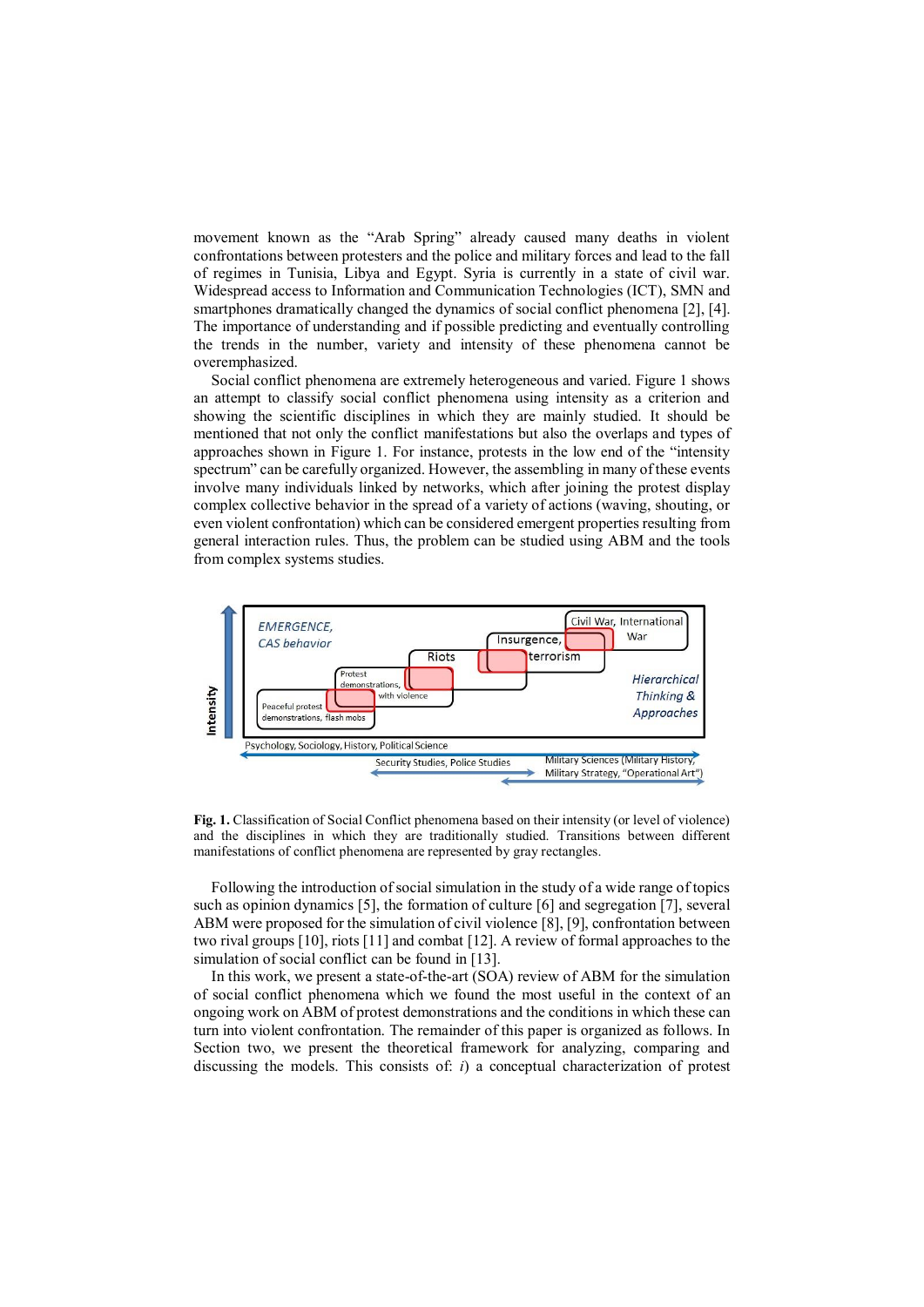demonstrations by means of three levels  $-$  the macro, or social context level; the micro, or agents' level and the level of the protest itself – considered as an emergent property of a complex system; and *ii*) a simplified scheme for analyzing and comparing the various models. Section three contains a review of the ABM according to the scheme described in Section two. In Section four, we discuss the strengths and limitations of existing models as well as the gap between model results and the dynamics of real-life protests. In Section five, we present the conclusions and discuss possible improvements to the SOA that we expect form our ongoing work.

# **2 Theoretical Framework**

Protests occur when the social context leads to significant levels of grievance in a large proportion of the population and rises the level of internal conflict within the society. Triggering events lead to summon a protest at one or more places either by organizations (organic protests) or by groups of activists (inorganic protests). People may become aware of the protest by several sources and the decision to join the protest can be viewed as a contagion process. Once assembled, the protest may remain peaceful, or part of the crowd may engage in violent confrontation with police forces. Depending on the intensity of the social conflict and the grievance level the protests may persist in time or repeat cyclically, which in turn changes the social context. This qualitative description of protest demonstrations and their relation to the social context and the individuals (agents) is depicted in Figure 2.

Understanding these processes leads to questions such as: *i*) Why do some protests gather a huge number of people whereas others to not? *ii*) Which factors lead to initiation of violent confrontation and once initiated does it involve a large proportion of protesters? *iii*) What is the influence of ICT and media coverage on the dynamics of the protest? *iv*) How can police tactics in protest demonstrations be modelled? *v*) What is the influence of enduring or cyclical protests on the social context? *vi*) At a global scale, how can revolution (sudden change of political context) be modeled?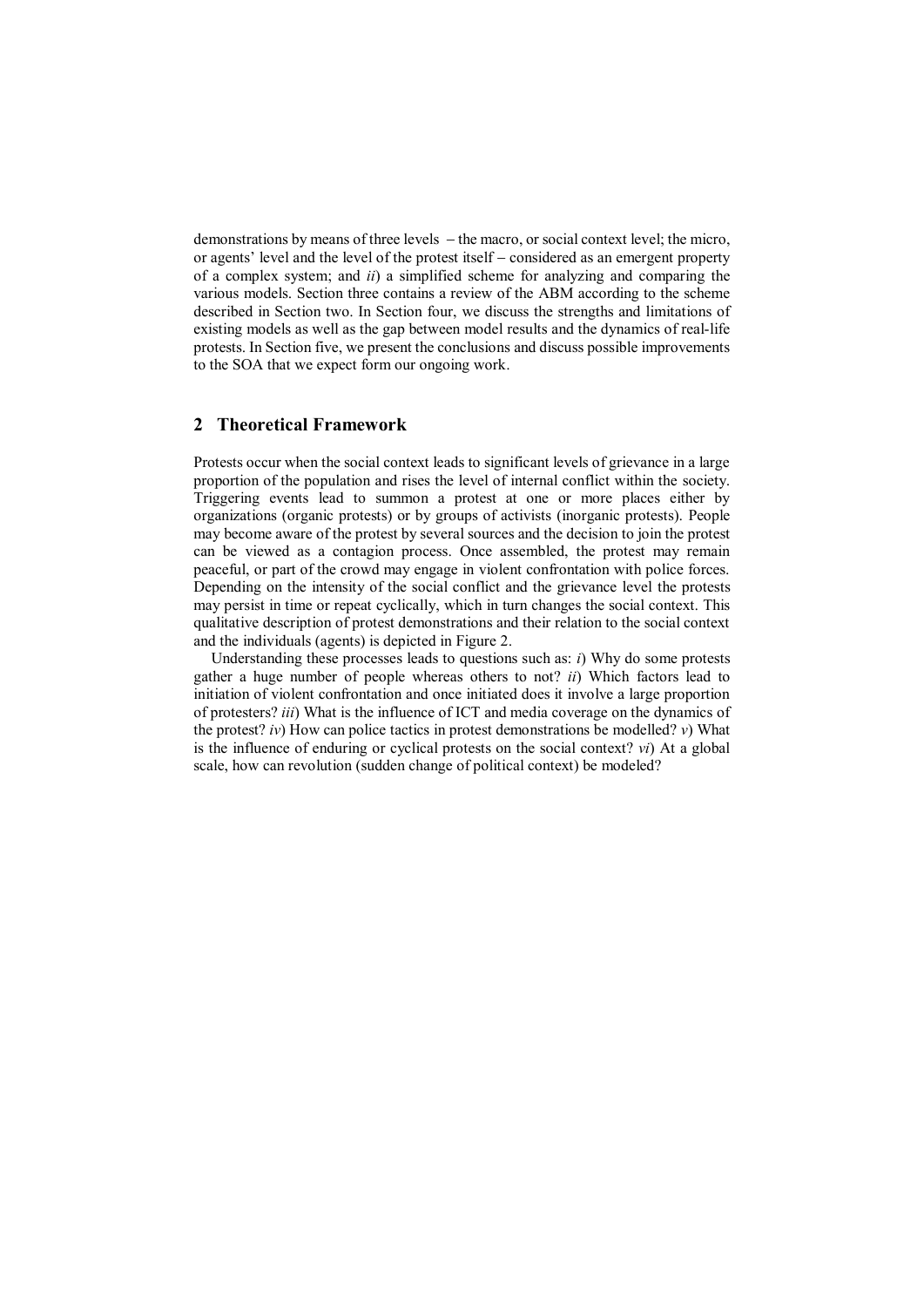

**Fig. 2.** Protest demonstrations and their relation with the macro (social context) and micro (agents) levels. The top layer represents the macro-level factors that influence social conflict. The bottom layer (micro-level) represents the relevant types of agents. The middle layer represents an ongoing protest, viewed as an emergent property. People joining the protest are represented within the solid line. Part of the protesters may engage in violent confrontation with policemen which may be protecting an important area (e.g. government building).

ABM can be described and analysed according to several schemes. The "Overview, Design Concepts and Details" (ODD) protocol [14] is one of the most popular methods, but full compliance with its specifications would be impractical for this review. Therefore, we devised a simple framework for presentation and comparative analysis of the ABM. The elements of this framework are listed in Table 1.

**Table 1.** Framework for comparing the ABM of social conflict, civil violence and revolution.

| <b>Description</b>              |                                                                       |  |  |  |  |  |
|---------------------------------|-----------------------------------------------------------------------|--|--|--|--|--|
| Purpose                         | Scope of the model (type of phenomena to be simulated).               |  |  |  |  |  |
| Entities                        | Agent types (attributes, rules; reactive or deliberative) and         |  |  |  |  |  |
|                                 | environment (homogeneous or non-homogeneous).                         |  |  |  |  |  |
| Basic time cycle                | Time cycle, sequence of operations, synchronous or asynchronous       |  |  |  |  |  |
|                                 | activations of agents.                                                |  |  |  |  |  |
| Model results                   | Phenomena explained, scales of emergent properties (time,             |  |  |  |  |  |
|                                 | proportion of the rebellious agents, event inter-arrival time, etc.). |  |  |  |  |  |
| Observation                     | Use of empirical information for parameterization/validation.         |  |  |  |  |  |
| Model strengths and limitations | Explanatory power; gaps between model results and real events.        |  |  |  |  |  |

# **3 Review of ABM of social conflict, civil violence and revolution**

ABM of social conflict typically involve several agents representing elements of the population and law-enforcement forces (policemen), although models of revolution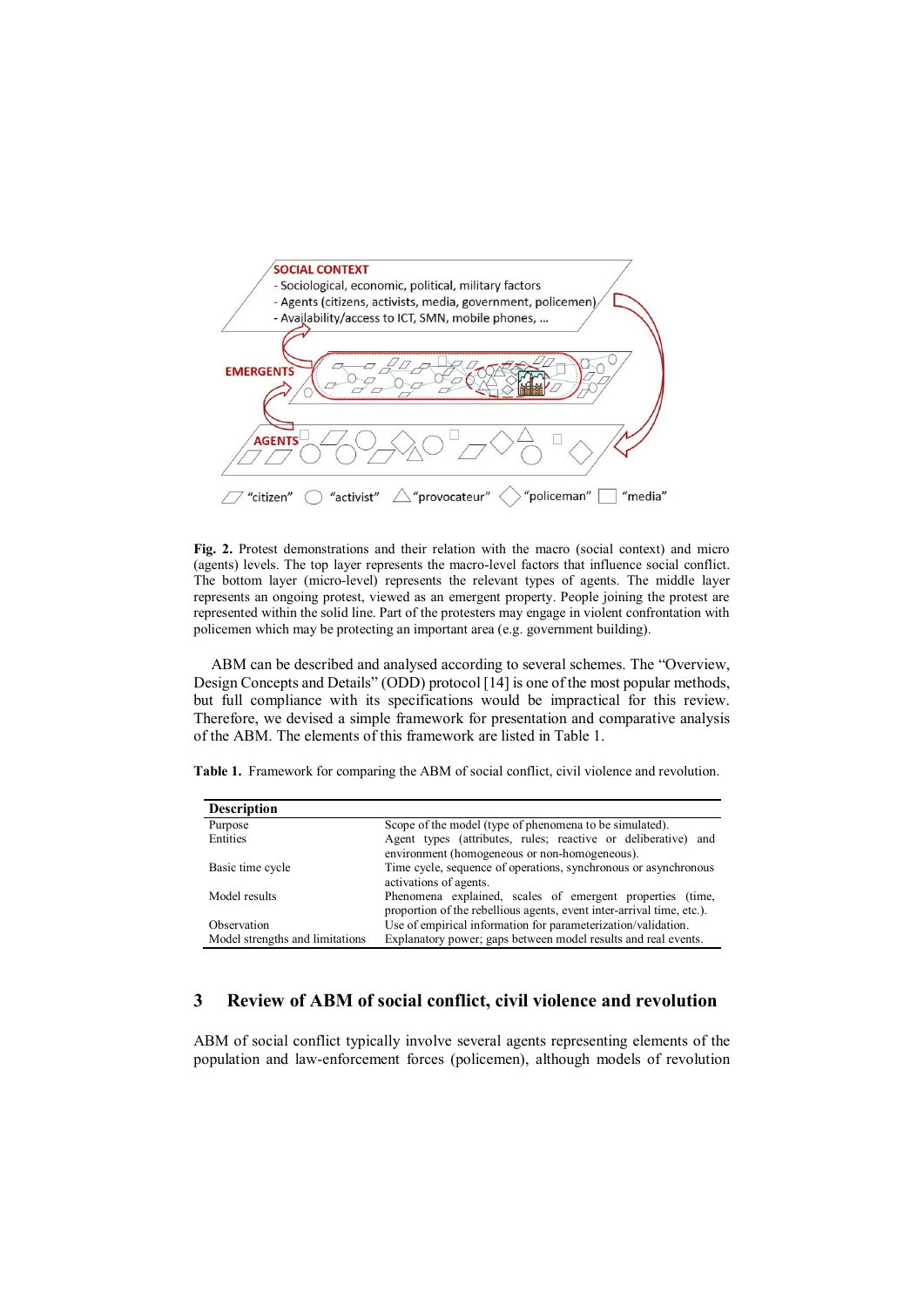may include other types of agents, such as a central authority (government). Agents representing the population can have different characteristics (activists, troublemakers, passive ones) and change state (quiet, rebellious, jailed) according to their internal state and information sensed within their "vision radius" (neighborhood) and actions by other agents. In most ABM agents interact in grid or torus space objects.

The agents' behavior is described using either rational behavior model, in which the agents maximize a utility function, or (more frequently) the rule-based model, in which the agent's actions or state changes are described using simple threshold-based rules. This is illustrated in Figure 3.





#### **3.1 Threshold-based models of collective behavior**

Social conflict, civil violence and revolution ABM are inspired on classical models that use simple threshold-based rules to represent collective behavior and contagion effects, such as Schelling's model of segregation [7] and Granovetter's model of collective behavior [15]. Granovetter's model is a theoretical description of social contagion or peer effects: each agent *a* has a threshold  $T_a$  and decides to turn "active" – e.g. join a protest or riot – when the number of other agents joining exceeds its threshold. Granovetter showed that certain initial distributions of the threshold can precipitate a chain reaction that leads to the activation of the entire population, whereas with other distributions only a few agents turn active.

Another model worth mentioning is the Standing Ovation Model of Miller and Page [16], which can be used to describe some dynamical aspects typical of real protests, such as the protesters applauding a speaker or the shouting of slogans within the crowd.

#### **3.2 Epstein's model of civil violence (2001, 2002)**

Epstein's model [8], [9] is the most well-known and widely cited model of civil violence. The purpose of the model is to simulate rebellion against a central authority (Model I), or violence between two rival groups (ethnic violence) which a central authority seeks to suppress (Model II). There are two types of agents: population and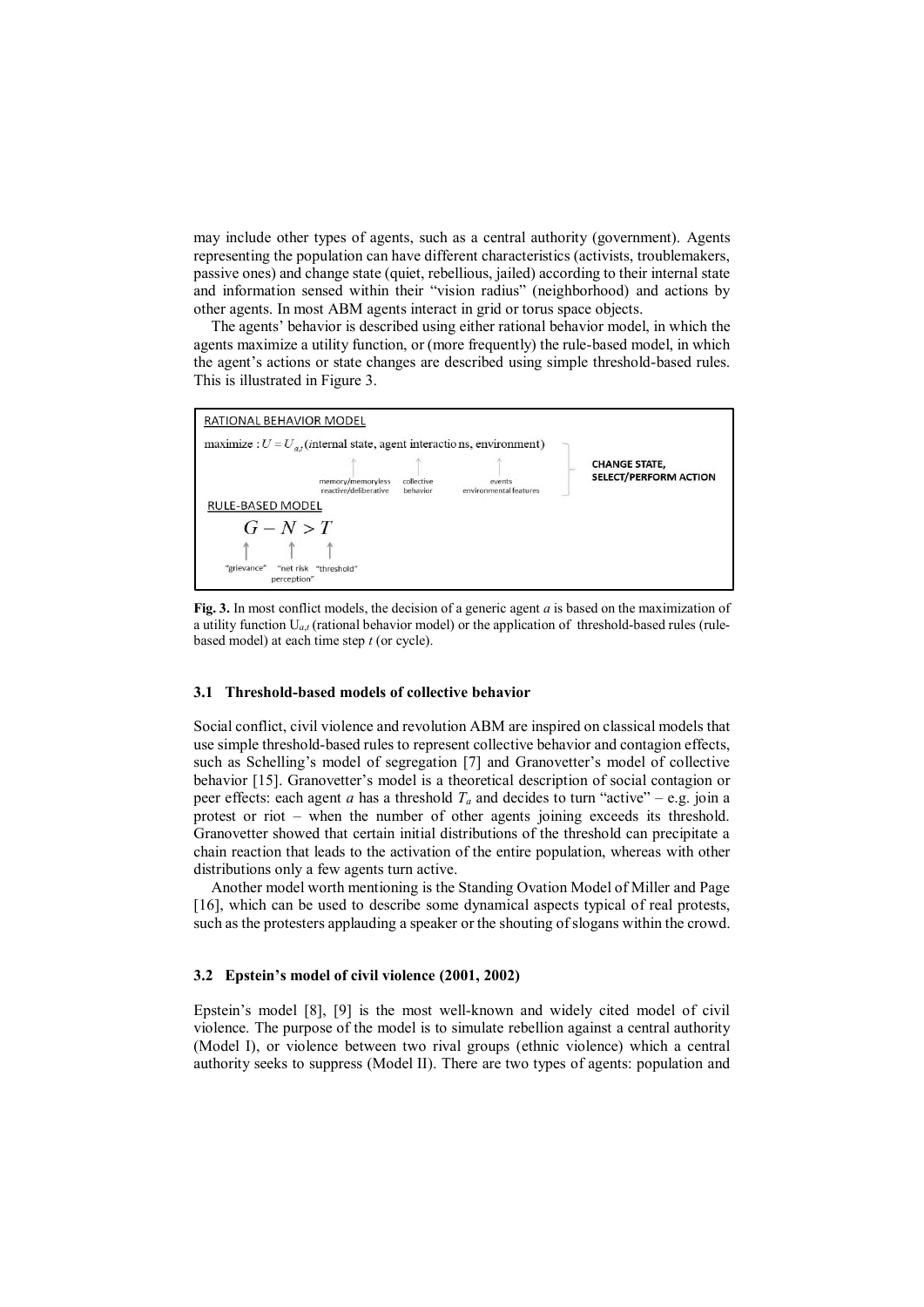cop (authority) agents. In the case of ethnic violence, the population is split between two different types.

Both population and cops are defined as reactive agents driven by simple rules [17], [18]. Population agents can be in one of three states (Quiet, Active or Jailed). The attributes of population agents are position, vision radius  $\nu$  and a small number of parameters that characterize their political grievance *G*, risk aversion *R*, and threshold for rebelling *T*. The cops' attributes are the position and a vision radius *v*\* which may be different form *v*. Tables 2 and 3 summarize the attributes and rules for the agents.

**Table 2.** Attributes of "population" agents in Epstein's civil violence model [8], [9].

| <b>Description</b> | Parameter name          | Values(see [9], Run2) |  |  |
|--------------------|-------------------------|-----------------------|--|--|
| $\boldsymbol{V}$   | Vision radius           |                       |  |  |
| H                  | Hardship                | $\sim U(0,1)$         |  |  |
| R                  | Risk aversion           | $\sim U(0,1)$         |  |  |
| G                  | Grievance               | $H \cdot (1 - L)$     |  |  |
| T                  | Threshold               | 0.1                   |  |  |
|                    | Jail term               | $\sim U(0, J_{max})$  |  |  |
| (x,y)              | Agent position in space | ([0,39], [0,39])      |  |  |
| Agent state        | Q, A, J                 | Quiet, Active, Jailed |  |  |

**Table 3.** Rules for population and cop agents in Epstein's civil violence model [8], [9].

| <b>Description</b>                                                         | Notes:                   |
|----------------------------------------------------------------------------|--------------------------|
| Agent rule A: If $G - N > T$ be Active; otherwise, be Quiet;               | $P =$ arrest probability |
| Cop rule C: Scan all sites within $v^*$ and arrest a random active agent;  | Cops don't change state  |
| Movement rule $M$ : Move to an empty random site within your vision radius | Identical for both types |

In Table 2, *L* is the (homogeneous) perceived legitimacy of the central authority and in Table 3 the net risk term *N* is the product of the (heterogeneous) risk aversion *R* by the estimated arrest probability *P*:

$$
P = 1 - \exp(-k\lfloor C/(A+1)\rfloor_v),\tag{1}
$$

where  $(C/(A+1))$  v is the ratio between the number of cops and the number of active agents within the vision radius<sup>1</sup>. The arrest constant *k* is set so that for  $C = 1$  and  $A = 1$ the arrest probability is 0.9, which gives  $k = 2.3$ . Collective behavior (contagion) is modeled via the net risk term. The basic time cycle consists of randomly selecting an agent within the agents list and applying the two rules, until a specified number of steps (cycles) is reached or the user stops the simulation. The environment in which the agents interact is a 40×40 torus space. The space and time scales are indeterminate.

For certain combinations of parameters and forms of the arrest probability function, results obtained with Epstein's model qualitatively explain many features of civil violence and rebellion, such as: intermittent bursts of violence involving a large proportion of the population (punctuated equilibrium), individual deceptive behavior (aggrieved agents are Quiet near cops but turn Active when they move away), the effect

 $\overline{a}$ 

<sup>&</sup>lt;sup>1</sup> The original expression in [8] and [9] is  $P = 1 - \exp(-k(C/A)_v)$ , but this original expression does not give solutions with intermittent bursts and leads to divide-by-zero errors when  $A = 0$ .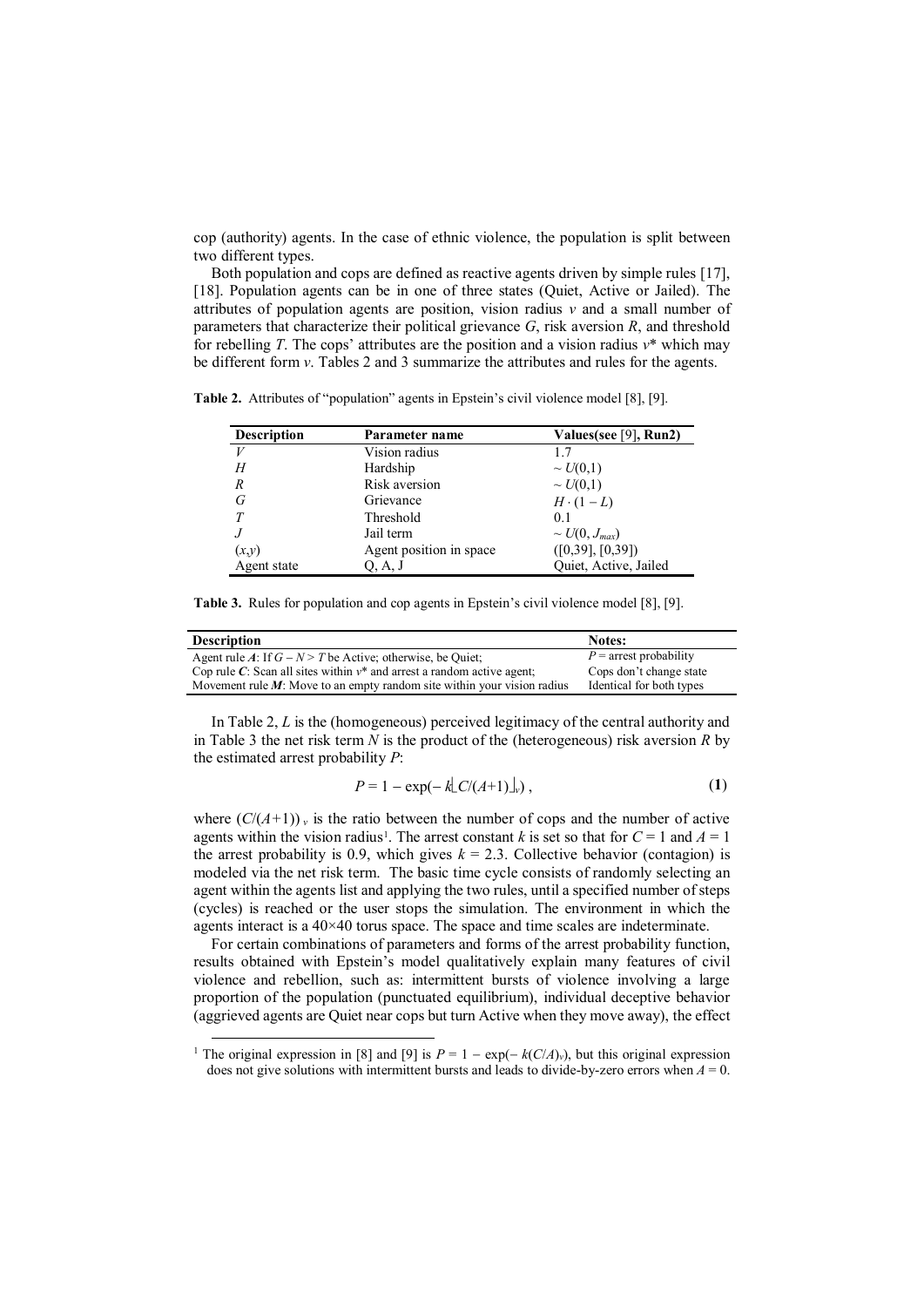of repressive or insurgence tactics, and the effect of gradual or sudden variations in the legitimacy of the central authority and number of cops. In the case of violence between rival groups the model reproduces the formation of safe havens and the transition between stable coexistence between rival ethnic groups and genocide events. In [8] and [9] no empirical data were used for model validation and parameterization.

The strength and success of Epstein's model lies in its simplicity, in the relevance of the variables used for modeling the agents' behavior and in its explanatory power. However, it also has significant drawbacks, such as: *i*) the agents' movement is not realistic; *ii*) the modeling of cops' behavior is very crude; *iii*) the model parameters are not related to social context indicators<sup>2</sup>; and  $iv$ ) cumulative (memory) effects from previous events do not change either the agents' state or the simulation parameters. These led to many other authors trying to improve the model in various directions.

### **3.3 The Iruba model of guerrilla warfare of Jim Doran (2005)**

Doran [19] developed an ABM of guerrilla warfare for describing the dynamics of asymmetric conflict between a weaker force of insurgents and a stronger force supporting a political regime, which is specific to the high-end spectrum shown in Figure 1. The insurgent force is initially much smaller, but has higher mobility and uses guerrilla tactics ("hit-and-run" surprise attacks, such as ambushes) and the features of the terrain as well as the sympathy of the population. In this model the agents are guerrilla bands, regime bases and outposts and headquarters (HQ) for each side, which can make decisions.<sup>3</sup> The environment consists of a grid of 32 autonomous regions in which the forces have limited control and weapon resources. The population forms a pool for recruitment of both insurgent and regime forces, according to history effects ("attitude variables" by both sides). The time cycle consists of Attacks, HQ decisions, recruitment and movement. The model includes random effects to simulate the uncertainty of the outcomes of attacks (engagement) and the simulations show the spatial spread of the insurgency, the time variation of the number of insurgents and regime forces, and the final outcome (which side is defeated). This model lead to interesting conclusions, namely: *i*) for defeating insurgence, it is necessary to contain it spatially and exhaust the recruitment pool, and *ii*) it is necessary to prevent the positive feedback loop increase of the number of insurgents/increase of population support to insurgents/recruitment of new insurgents among the population. The limitations of the model include lack of movement by population, effects of different types of attacks and third party involvement..

### **3.4 The EMAS civil violence model of Goh et al. (2006)**

 $\overline{\phantom{a}}$ 

Goh et al. [20] proposed an improvement of Epstein's model for civil violence between two rival groups. The environment is a  $20\times20$  grid. Population agents can be Quiescent,

<sup>&</sup>lt;sup>2</sup> In [33] a statistical model for validating the qualitative findings of Epstein's model on the incidence of the outbursts was presented.

 $3$  This is an example of the "hierarchical approach" being applied to describe conflict in the highend spectrum depicted in Figure 1.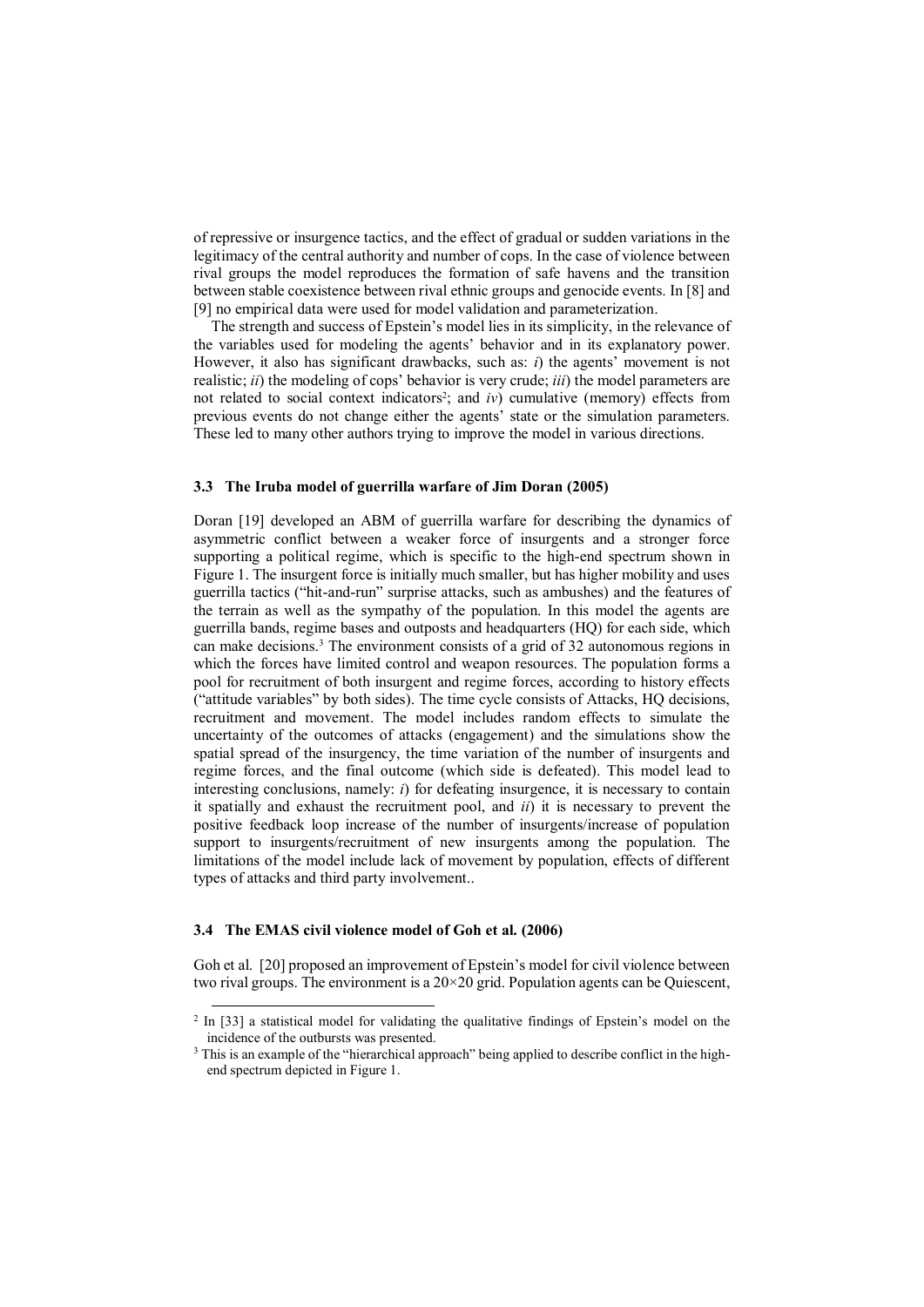Active or Jailed as in Epstein's model, and an agent can be killed by Active agents of the opposing group. The specification of the population agents includes the following improvements with respect to Epstein's: *i*) the tendency to revolt is expressed in terms of two attributes, grievance G and greed  $Gr$  and a time factor  $T_f$  weighting these attributes<sup>4</sup>; *ii*) the movement is performed according to specified strategies, which are improved by evolutionary learning; *iii*) the net risk modeling includes a deterrence term involving the maximum jail term<sup>5</sup>. In this model, arrest is not automatic. Instead, interacting Cops and Actives play an Iterated Prisoners Dilemma (IPD) game and an arrest is made when the Cop wins. Also, the jail term varies (increases) depending on previous arrests. After a maximum tolerable number of arrests, a life sentence or a fixed jail term is applied. This increases the realism of the jailing process [20].

The EMAS model produced interesting results, such as: *i*) grievance is the primary factor to the onset of rebellion (more than greed); *ii*) solutions showed punctuated equilibrium and deceptive behavior of the individuals (as in Epstein's model); *iii*) spatial interactions resulted in patterns of group clustering;  $iv$ ) increasing the number of Cops and longer jail terms decreased the Actives ratio and the intensity of rebellion peaks.

This model has the advantages of providing more realistic descriptions of movement and jailing than Epstein's model and of including memory and learning effects in the agents' specification. However, it has the disadvantages of greater complexity and still does not include representation of other actions (e.g. applause) or the effect of formal or informal media (information exchange beyond vision radius) on the dynamics of events.

#### **3.5 The Computational Model of Worker Protest by Kim and Hanneman (2011)**

Kim and Hanneman [21] proposed a model of worker protest based on Epstein's Model I (rebellion against a central authority) that incorporates two very important factors known from social psychology research: *i*) the grievance is expressed in terms of relative deprivation (RD theory [22]) resulting from wage inequality and *ii*) group identity effects.

In this model the grievance is expressed as  $G = 2 \times |1/(1 + \exp(-D) - 0.5)|$ , where *D* is the agent's wage minus the local average of the wage within the vision radius. Grievance is zero for non-negative values of *D* and increases sharply for small negative differences relative to zero, but less rapidly for larger differences. Agents' wages *w* are obtained from a normal distribution  $w \sim N(wD/2, (wD/6)^2)$  and inequality is set by the parameter *wD*. The resulting grievance distribution resembles an exponential distribution, very different from Epstein's [21]. The risk aversion is defined as  $R \sim$ N( $1/2$ ,  $1/6<sup>2</sup>$ ), instead of  $R \sim U(0,1)$ , which is possibly more realistic. Validation or parameterization using empirical data was not done.

 $\overline{a}$ 

<sup>&</sup>lt;sup>4</sup> The agent turns active if  $NAI = T_f \cdot (H \cdot (1 - L)) + (1 - T_f) \cdot G_r - R \cdot P \cdot J_{max}^{J\alpha} > T$ , where *NAI* is the Net Active Index,  $J_{max}$  is the maximum jail term and  $J_{\alpha}$  is a deterrence term.

<sup>&</sup>lt;sup>5</sup> Actives can choose between "avoid the cops", "stay if favorable" or "kill civilians"; Quiescents can "run from actives" and cops can "pursue actives" or "protect civilians". Strategies are represented using a 14-bit chromosomal representation and agents with weaker strategies learn from stronger agents by adopting better traits [20].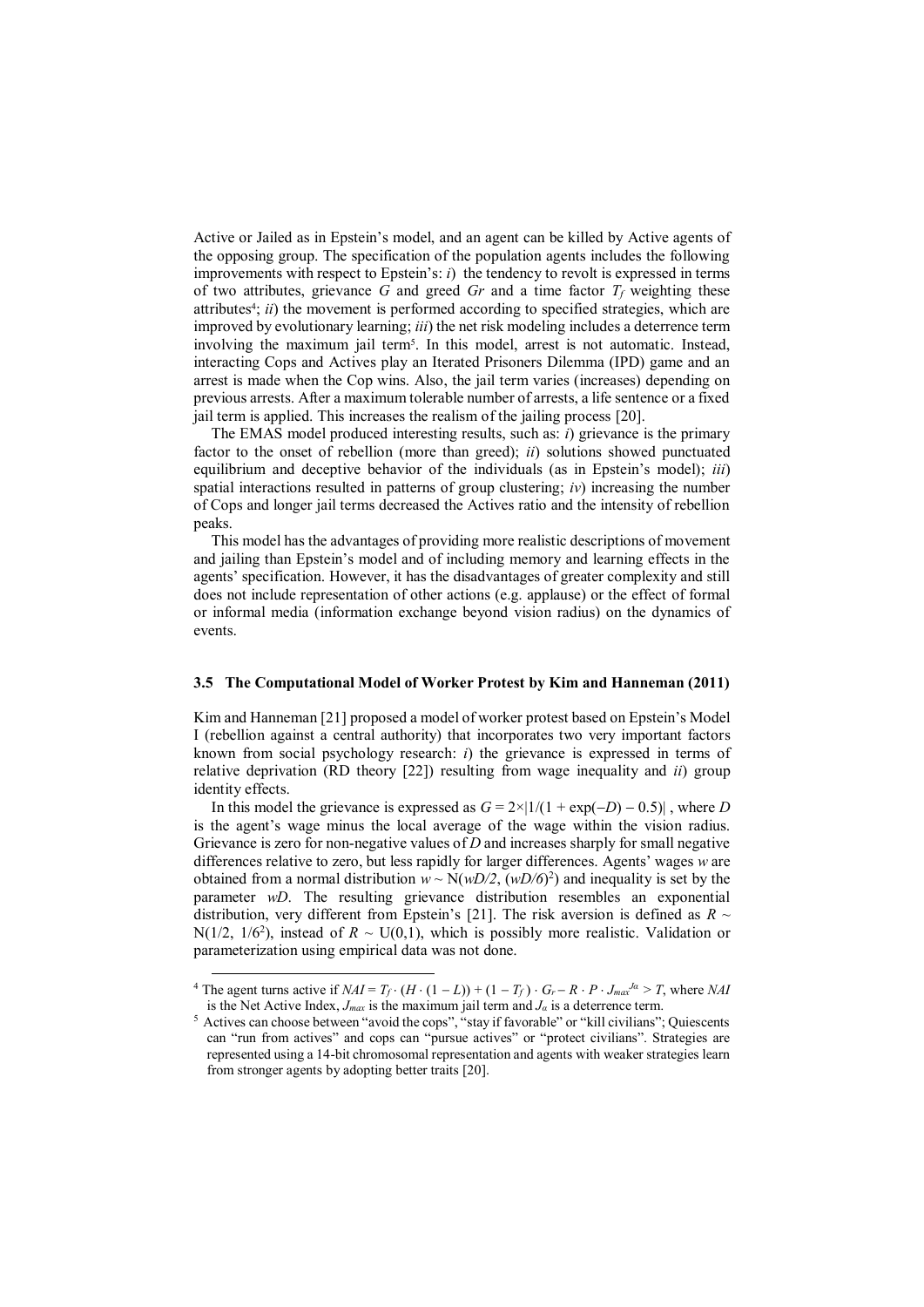Group effects are included by endowing agents with two traits, "tag"  $t \sim U(0,1)$  and "tolerance"  $T \sim N(1/2, 1/6^2)$ , used to label agents as "in-group" or "out-group". For agent *i*, an agent *j* within vision radius is labeled as "us" (in-group) if  $|t_i - t_j| < T_i$ . In the absence of tag-based group identity, the rule for changing state (from Quiescent to Protesting) is the same as in Epstein's model. If group distinction is taken into account, the condition  $\#\text{in-group}_v > \#\text{out-group}_v$  must also be satisfied for the agent to join the protest (agents access risk and group support).

The advantages of this model are the introduction of sound principles from social psychology and more realistic modeling of grievance, risk aversion and peer effects. However, this model also shares important limitations with the Epstein model (homogeneity of the environment, unrealistic movement of the agents, etc).

#### **3.6 The Davies, Fry and Wilson model of the London Riots (2011)**

Davies, Fry and Wilson [11] developed a model of the London riots of  $6<sup>th</sup>$ -10<sup>th</sup> August 2011 based on three components: a contagion model for the decision to participate, a model for the choice of the site and a model for the interaction between rioters and police. The purpose of the model was to gain understanding on the patterns of riot behavior and the allocation of policemen to neutralize these events. The model combines rule based simulation with statistical descriptions, and also incorporates objective data on deprivation based on published reports.

The environment consists of a list of *i* residential sites and *j* retail sites in the area of London where the riots took place. At each time step: *i*) one agent in residential area *i* decides to riot based on its deprivation  $\rho_i$  and a function of the attractiveness  $W_{ii}$  to riot at *j*, which is a function of the distance between its residential area and retail site *j*, the floor space and the deterrence expected at  $j$ <sup>6</sup>;<sup>6</sup> ii) if the agent decides to riot, it chooses the retail area *j* where to go, based on an utility function that takes into account the distance between *i* and *j*, the attractiveness of *j* and the deterrence (which depends on the expected number of police agents at the chosen rioting site); and *iii*) it interacts with the police, and may be arrested with probability *P* (see Table 4).

Table 4 shows the model components and expressions used to compute the relevant terms. At each cycle, the model updates the number of agents rioting at each site, which may arrive or leave, or be arrested there by the policemen.

Analysis of this model leads to the following comments: *i*) the processes of assembling, site selection and interaction with police are considered in a consistent formulation; *ii*) assembling is modeled as a contagion process, site selection as a costbenefit decision based on an utility function; *iii*) interaction with the police is treated in a form akin to Epstein's; *iv*) the space and time scales are well specified; *v*) the model incorporates data on deprivation for modeling the probability of individuals joining the protest and statistics of the events (time variation of the number of rioters at each location). Thus, this approach is very sound and well founded, but the model must be

 $\overline{\phantom{a}}$ 

<sup>&</sup>lt;sup>6</sup> The deterrence is expressed as  $exp(-Q/(aD)$ , where  $Q_i$  is the number of police agents in *j*,  $D_i$ the number of rioters in *j* and *a* is constant. This expression is similar to the one used in the arrest probability term in Epstein's model.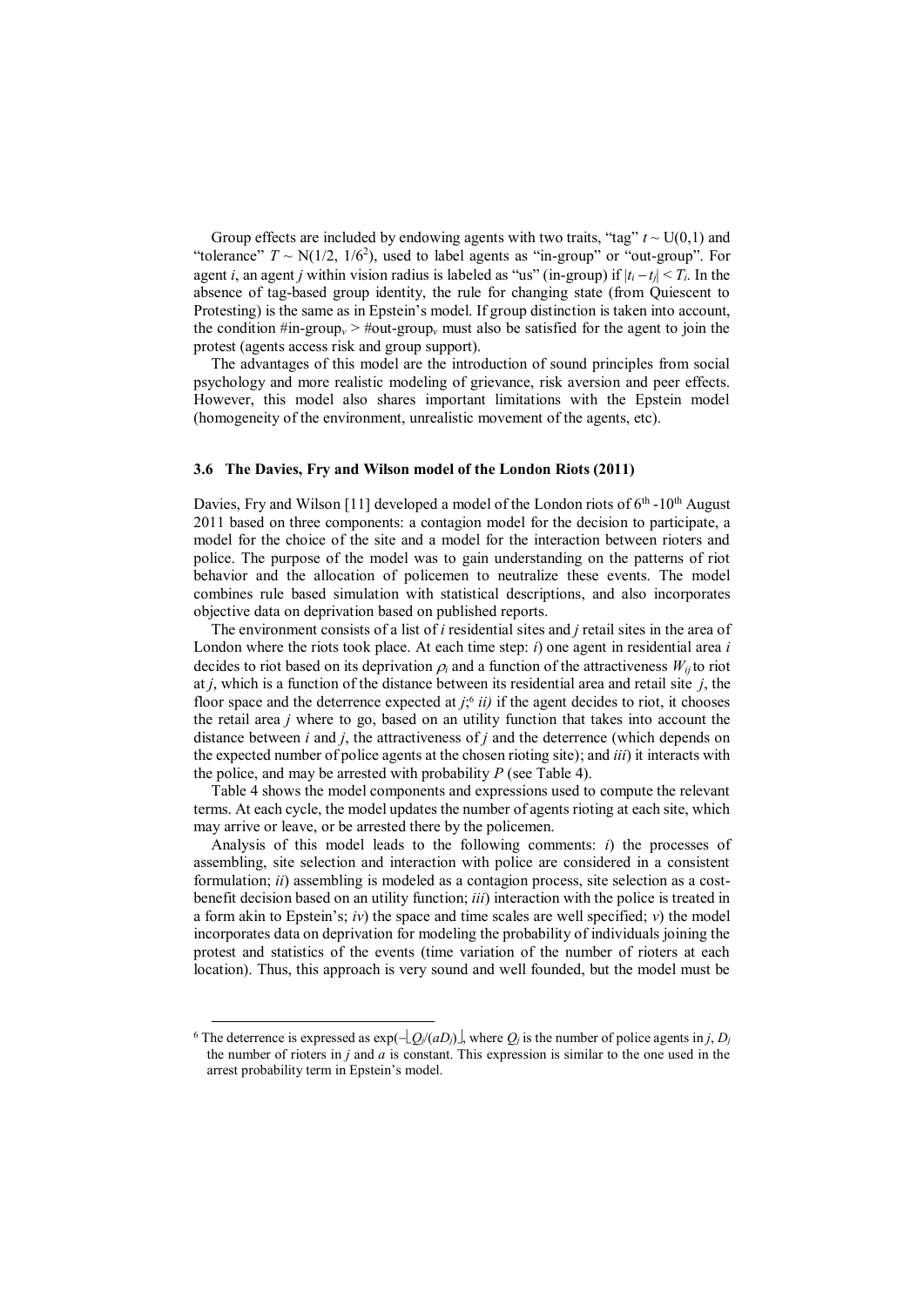reformulated for the case of protest demonstrations, and the effects of media coverage and detailed modeling of the police forces were not dealt with.

| <b>Processes</b>           | <b>Model components</b><br>(analogy)                | <b>Formulae</b>                                                                      |
|----------------------------|-----------------------------------------------------|--------------------------------------------------------------------------------------|
| Decision to<br>participate | Contagion (infection)                               | P(individual <i>i</i> joins riot) =<br>$\rho_i \sum_i W_{ij} / (1 + \sum_i W_{ij})$  |
| Choice of site             | Retail<br>(distance, attractiveness,<br>deterrence) | $D_i = \sum_i R_i(t) W_{ii}(t) / (1 + \sum_i W_{ii})$                                |
| Interaction with<br>police | Civil violence                                      | $P(\text{arrest in } i \text{ in one step}) =$<br>$1-\exp(-\left[Q_i/(aD_i)\right])$ |

**Table 4.** Components of the Davies, Fry and Wilson model of the 2011 London riots.

In the aftermath of the London riots it was suggested that mobile phones should have been shut down in the hot spots to hinder the rioters' capability of coordinating their actions. Casilli and Tubaro [23] used a variant of Epstein's model, considered variations of the vision range to emulate the "degree of censorship", and concluded that *i*) different values of the vision range lead to different patterns of violence over time; and *ii*) that censorship of ICT is not effective. This latter conclusion is questionable, for the use of some type of dynamic network model would have been more realistic in this case.

### **3.7 The Mackowsky and Rubin model of centralized institutions, social network technology and revolution (2011)**

Mackowsky and Rubin [24] developed an ABM for studying the mechanisms of largescale social and institutional change, as well as the influence of the level of connectivity on the size of the resulting cascades, in an attempt to explain phenomena such as the "Arab Spring". In this model, there are three types of agents: citizens (heterogeneous), a central authority (government) and non-central authority (police forces). Citizen agents have randomly assigned positions in a 40×40 torus lattice. Social networks are represented by subsets of selected agents within Moore neighborhoods of radius *r.* The decisions of citizens, non-central authority and central authority at each time step result from the maximization of utility functions that are sums of quadratic terms representing the squares between own preferences and the preferences of other agents or sets of agents, weighted by different coefficients.

The main results of Makowsky and Rubin [24] are: *i*) in authoritarian regimes, individuals tend to hide (falsify) their preferences from others; *ii*) increased access to ICT and social networking can trigger cascades of "preference revelation" which lead to social revolution; large social revolutions may lead to institutional revolution.

This model provides a conceptual explanation for the dynamics of large revolutions and allows for change of the preferences of central and non-central authorities. However, it also has drawbacks, such as: *i*) social networks are synthesized using Moore neighborhoods instead of more realistic topologies; *ii*) influence from multiple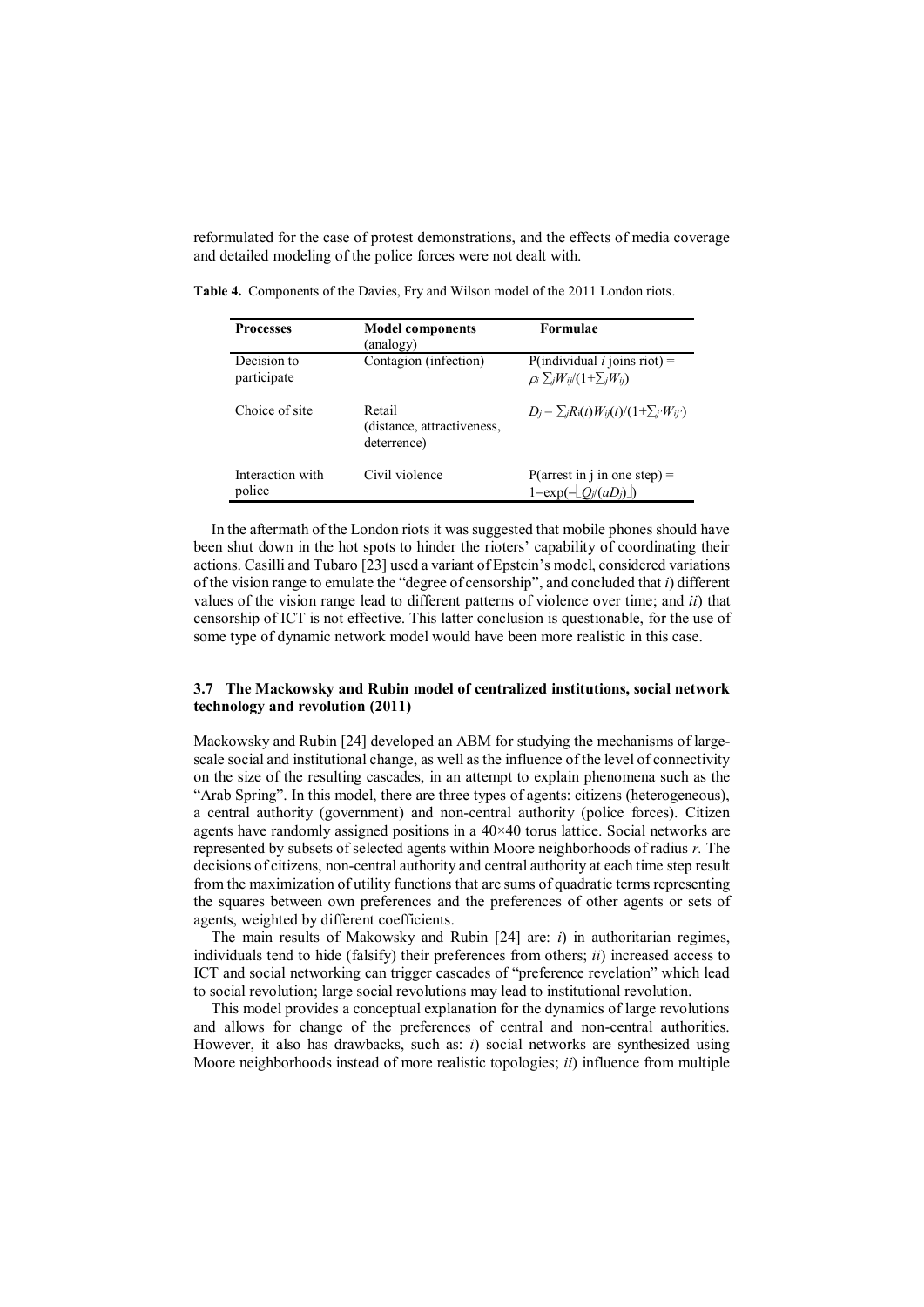contexts (family, friends, etc) are not taken into account; *iii*) the agents' attributes are not as relevant as those used in e.g. Epstein's model.

#### **3.8 A model of crime and violence in urban settings by Fonoberova et al. (2012)**

Fonoberova et al. [25] used Epstein's model for the simulation of crime and violence in urban settings. The purpose of the model was to determine the number of police agents required to keep crime and violence levels under a certain threshold in urban settings. These authors investigated two important features of Epstein's model, namely the sensitivity of the results to the variation of the arrest probability function with  $(C/A)_v$ and the influence of agents that never change state. The authors used the probability arrest function originally proposed by Epstein and three other functions for which the perceived risk is zero up to a certain threshold, followed by a monotonic increase. They considered grids ranging from dimensions 100×100 to 600×600 to simulate the conditions in small and large cities and compared the simulations results with datasets from the FBI on crime and violence in 5560 U. S. cities.

The main findings of these authors are: *i*) the proportion of law enforcement agents required to maintain a steady low level of criminal activity increases with the population size, the variation being nonlinear; *ii*) reducing the number of police agents below a critical level rapidly increases the incidence of criminal/violent activity (this result was previously found by Epstein [8], [9] and agrees with data); *iii*) violence in small cities is characterized by global bursts whereas in large cities such bursts are decentralized; *iv*) large intermittent bursts occur when the variation of the perceived risk is non-monotonic but not when the variation is smooth. The strengths of this model are the use of different risk probability functions, and the use of representative data sets.

# **4 Discussion**

We will now discuss the ABM of social conflict, civil violence and revolution models reviewed above, considering the relationships between them and the mechanisms that have been successfully explained. Then, we will point out the gaps that exist between ABM capabilities and the description of real phenomena.

Table 5 summarizes some of the main characteristics of the ABM. In all models except the Davies et al. model [11] the space is a homogeneous 2D lattice. It is clear that Epstein's model played a central role in the subject, due to the simplicity and soundness of its formulation, and its capability for explaining many patterns of rebellion and civil violence processes. However, as pointed out in Section 3.2, it has drawbacks that other authors later improved in several ways, as shown in Table 5. It can be concluded that existing ABM are capable of describing (at least qualitatively) many key mechanisms of social conflict, civil violence and revolution phenomena. In particular, they can explain as how small or large bursts of violence can emerge intermittently from simple rules and how the cascade mechanism of preference revelation conduces to instability of authoritarian regimes when access to ICT is sufficiently widespread.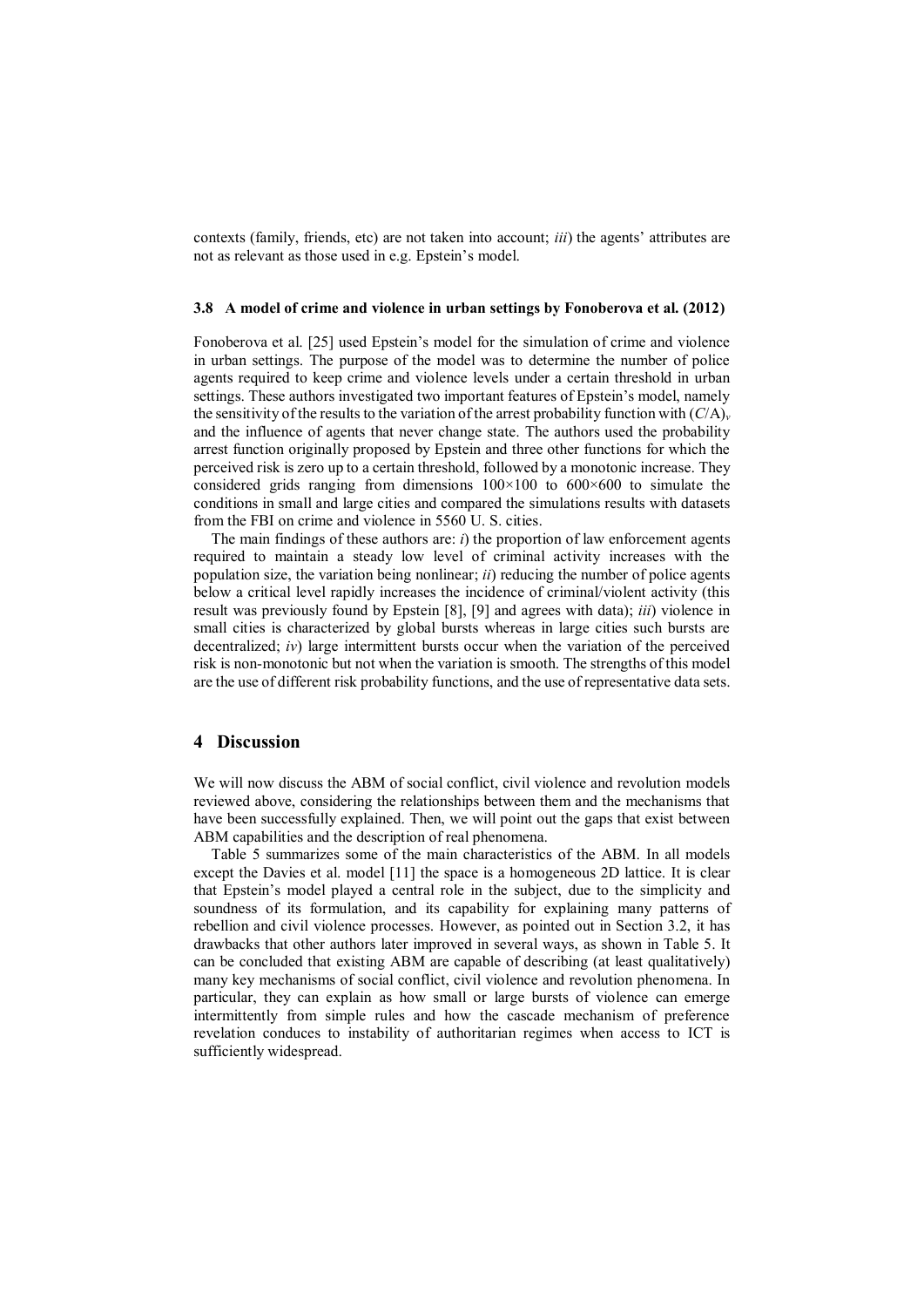| Author(s)                                        | Model<br>Type               | <b>Social context</b><br>in agents'<br>specification | Agent<br>rules,<br>movement                                         | <b>Main results</b>                                                                                                               | <b>Scales</b><br>(space,<br>time)   | <b>Observation</b> and<br>Empirical<br>validation |
|--------------------------------------------------|-----------------------------|------------------------------------------------------|---------------------------------------------------------------------|-----------------------------------------------------------------------------------------------------------------------------------|-------------------------------------|---------------------------------------------------|
| Epstein et al.<br>$(2001)$ ,<br>Epstein $(2002)$ | Civil<br>violence           | No                                                   | Simple<br>threshold-<br>based,<br>random                            | Intermittent bursts<br>of rebellion,<br>deceptive<br>behaviour, effect<br>of variable<br>legitimacy and<br>#cops                  | Global<br>(society)<br>Indefinite   | No                                                |
| Doran (2005)                                     | Guerrila<br>warfare         | No                                                   | Simple rules                                                        | Spatial spread,<br>time variation and<br>outcome of<br>conflict                                                                   | Global<br>(society)<br>32-cell grid | No                                                |
| Goh et al.<br>$(2006)*$                          | Civil<br>violence           | No                                                   | Simple<br>threshold-<br>based, rule-<br>based                       | Group effects,<br>purposeful<br>movement, more<br>realistic protester/                                                            | Global<br>(society)<br>Indefinite   | No                                                |
| Kim &<br>Hanneman<br>$(2011)^*$                  | Worker<br>protest           | No                                                   | Simple<br>threshold-<br>based.                                      | police interaction<br>Intermittent bursts,<br>grievance as<br>function of RD                                                      | Indefinite                          | No                                                |
|                                                  |                             |                                                      | random                                                              |                                                                                                                                   | Indefinite                          |                                                   |
| Davies et al.<br>(2011)                          | Riots                       | Yes                                                  | Simple and<br>determined<br>by utility,<br>determined<br>by utility | Three step<br>contagion/site<br>selection/police<br>interaction model,<br>realistic results,<br>validation                        | London area,<br>five days           | Yes                                               |
| Mackowsky &                                      | Revolution                  | No                                                   | Simple, no                                                          | Cascade of                                                                                                                        | Global                              | No                                                |
| Rubin<br>(2011)                                  |                             |                                                      | movement                                                            | preference<br>revelation, general<br>mechanisms of<br>social &<br>institutional<br>revolution,<br>influence of ICT                | (society)<br>Indefinite             |                                                   |
| Fonoberova et<br>al.<br>$(2012)*$                | Urban Crime<br>and violence | No                                                   | Simple rule-<br>based,<br>random                                    | Discussion of<br>arrest probability<br>function, agents<br>with fixed state<br>and difference<br>between large and<br>small grids | Global<br>(city size)<br>Indefinite | Yes                                               |

**Table 5.** Comparison of the reviewed ABM.

\*models based on Epstein's model

However, there are still significant gaps for ABM to describe the dynamics of social conflict processes in a more realistic way. Some of these are: *i*) variables like the hardship and grievance must be related to the RD and obtained from data collected in real events or reliable datasets; *ii*) the assembling stage of a protest is a "contagion process" with multiple influences (family, friends, SMN, etc), not accounted in current models; *iii*) the realistic description of the dynamics of protests requires the definition of more types of agents (Figure 2), and more complex rules and behaviors; *iv*) the modeling of police tactics is treated in a very simplified way in existing models (police agents have definite tactics that vary according to doctrine and respond to command and have an hierarchical structure); *v*) the effect of formal or informal media is not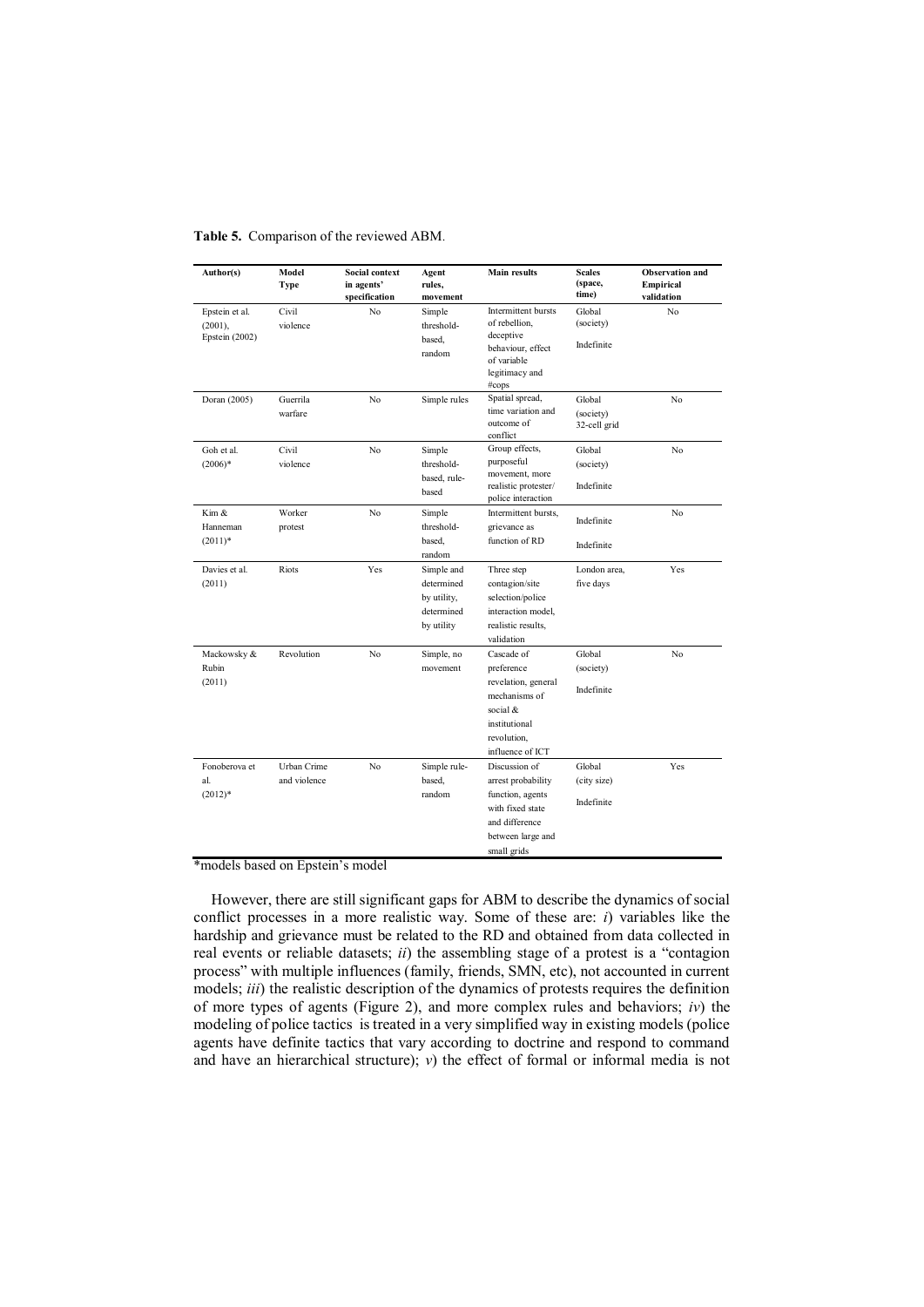taken into account in current ABM. Finally, the feedback of past events (protests, rebellion bursts, riots) on the social context and on the agents' is not well understood.

## **5 Conclusions and future prospects**

In this paper we presented a review of existing ABM for simulating social conflict phenomena, as part of an ongoing work related to this important and timely subject. The analysis was oriented by the conceptual scheme sketched in Figures 1 and 2 and done using the framework shown in Table 1. This allowed us to set a new perspective on the problem as well as the key features of the modeling system we are developing, and to anticipate possible research trends in this area. In our work, we will try to implement a new perspective on modeling protest demonstrations as a two-step process  $-$  assembling and protest dynamics  $-$  using the same agents, but introducing new agent types for representing new roles.

The assembling process will be modeled as a multiple-context contagion process using layered networks [26] and an adaptation the two step threshold model of Watts and Dodds [27] with cumulative effects (such as in [28]). In this approach, each influence context is represented by a specific network. The weighting of the multiple influences will be done at each agent, which behaves like a "stack of nodes". In this way, influences between two nodes that are not connected in a particular context (e.g. elements of different families) can propagate through the entire network, with different tie strengths and/or cumulative effects. In this way, multiple influences (family, friends, SMN, Unions, etc.) can be represented, based on classical network theory, as in the work by Nunes at al. [29]. With this type of approach, we expect to achieve better understanding of why some protests summon huge crowds whereas other don't, as well as the difference between organic and inorganic protests.

For the protest dynamics model, we are implementing an extension of Epstein's model, with the types of agents shown in Figure 2. For this, we have already implemented Epstein's model in the REPAST J/Java platform, and performed a heuristic analysis of the conditions that allow large intermittent bursts of violence to occur, which provides further understanding of the sensitivity of the model to the form of the arrest probability function. To obtain a more realistic representation of protest events with possible violence episodes, it will be necessary to create an environment with attraction and repulsion points as well as time-varying stimuli (speeches, throwing of objects, etc.). A better representation of the agents' behavior (actions and movement) can be inspired in models for intergroup fighting [10] and crowd dynamics [30], which describe well agent interactions in small-scale phenomena. For the realistic modeling of the police forces, the approach followed by Ilachinsky [12] for ABM of land combat may be adapted to the modeling of law-enforcing agents. This approach has the advantage of taking into account the hierarchical nature of these forces and allows for more than one type of police agents (command and policeman).

For parameterization and validation of the model, we are collecting information at real protest events occurring in Portugal using questionnaires, as well as images and videos to allow crowd counting and infer rules about collective behavior and police tactics. The questionnaires contain elements for quantifying legitimacy and grievance.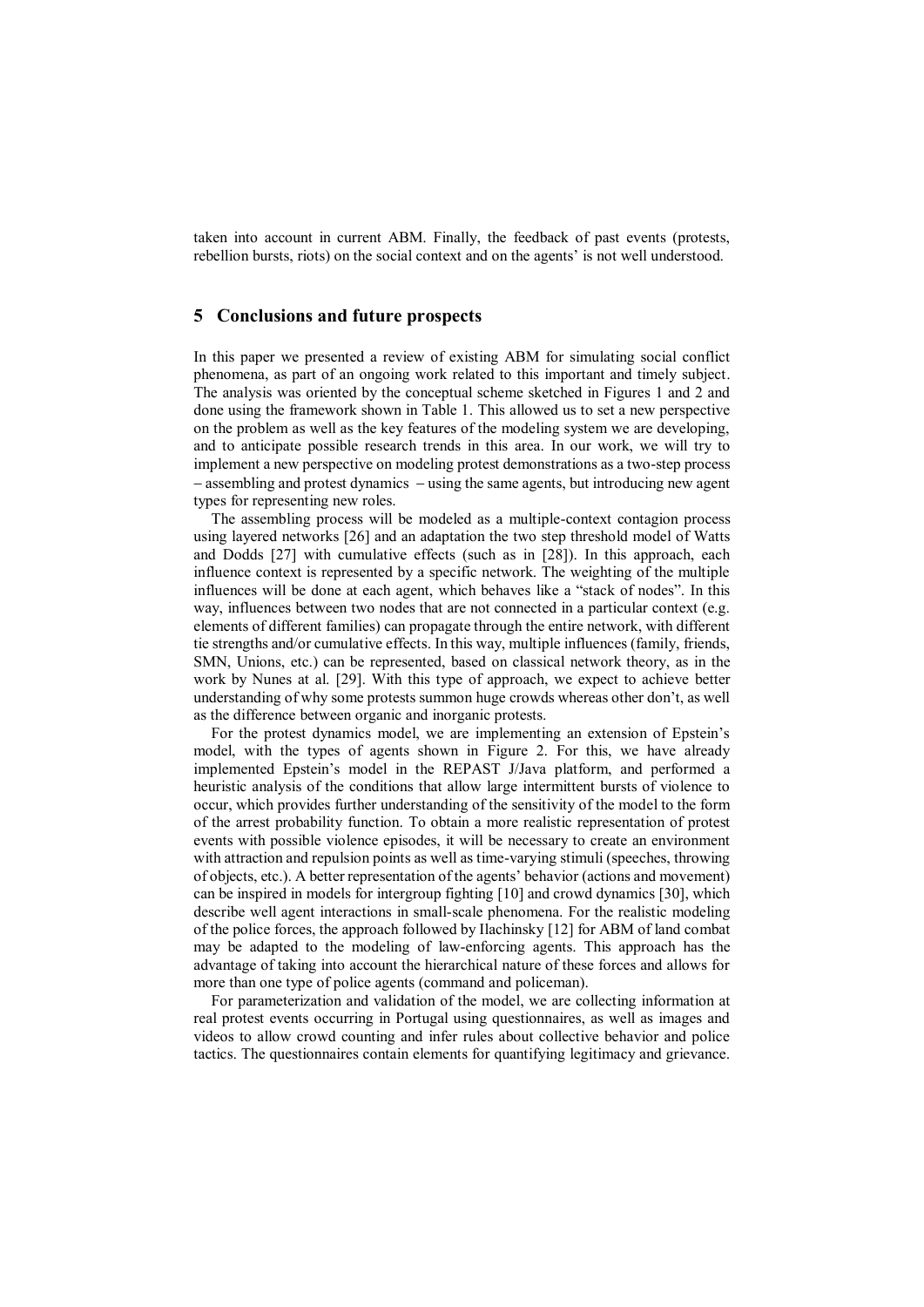The statistical processing of the answers relative to grievance factors will related to the Failed States Index indicators ( [31], [32]). We will use findings in social psychology to develop the functional relationship between these factors and relative deprivation, to better characterize grievance in the real context. In the same way, the questionnaires will provide information on the proportions of different types of agent roles (organizer, active, passive) and the small group structure of people in protests.

**Acknowledgments.** Sponsoring and support by the IESM (Lisbon, Portugal) to one of the authors (Carlos M. Lemos) is gratefully acknowledged.

# **References**

- 1. Bon, G.L.: The Crowd: A Study of the Popular Mind, Dover Publications, 1895, transl. (2002).
- 2. Faris, D.: Revolutions Without Revolutionaries? Social Media Networks and Regime Response in Egypt, Ph.D. Thesis, University of Pennsylvania (2010).
- 3. Rheingold, H.:Smart Mobs: The Next Social Revolution, Basic Books (2002).
- 4. Comninos, A.: Twitter revolutions and cyber crackdowns. User-generated content and social networking in the Arab spring and beyond, Technical Report, Association of Progressive Communication (2011).
- 5. Xia, H., Wang, H., Xuan, Z.: Opinion Dynamics: A Multidisciplinary Review and Perspective on Future Research, International Journal of Knowledge and Systems Science*,*  vol. 2, nº 4, pp. 72—91 (2011).
- 6. Axelrod, R.: The Dissemination of Culture: A Model with Local Convergence and Global Polarization, The Journal of Conflict Resolution, vol. 41, pp. 203—226 (1997).
- 7. Schelling, T. C.: Dynamic Models of Segregation, Journal of Mathematical Sociology*,* vol. 1, pp. 143—186 (1971).
- 8. Epstein, J. M., Steinbruner, J. D., Parker, M. T.: Modeling Civil Violence: An Agent-Based Computational Approach*,* Center on Social and Economic Dynamics Working Paper No. 20, Brookings Institution (2001).
- 9. Epstein, J. M.: Modeling civil violence: An agent-based computational approach, Proceedings of the National Academy of Sciences of the United States of America*,* vol. 99, pp. 7243—7250 (2002).
- 10. Jager, W., R. Popping, R., van de Sande, H.: Clustering and Fighting in Two-party Crowds: Simulating the Approach-avoidance Conflict, Journal of Artificial Societies and Social Simulation, vol. 4, nº 3 (2001).
- 11. Davies, T. P., Fry, H. M., Wilson, A. G., Bishop, S. R.: A mathematical model of the London riots and their policing, Scientific Reports*,* vol. 3, nº 1303, February (2013).
- 12. Ilachinsky, A.: Artificial War. Multiagent-Based Simulation of Combat, World Scientific (2004).
- 13. Amblard, F., Geller, A., Neumann, M., A. Srbljinovic, A., Wijermans, N.: NATO Science for Peace and Security Studies, in Complex Societal DynamicsSecurity Challenges and Opportunities. Amsterdam: IOS Press, pp. 126—141 (2010).
- 14. Grimm, V., U. Bergern, U., DeAngelis, D. L., Polhill, J. G., Giskee, J., Railsback, S. F.: The ODD protocol: A review and first update, Ecological Modelling, vol. 221, nº 221, p. 2760– 2768 (2010).